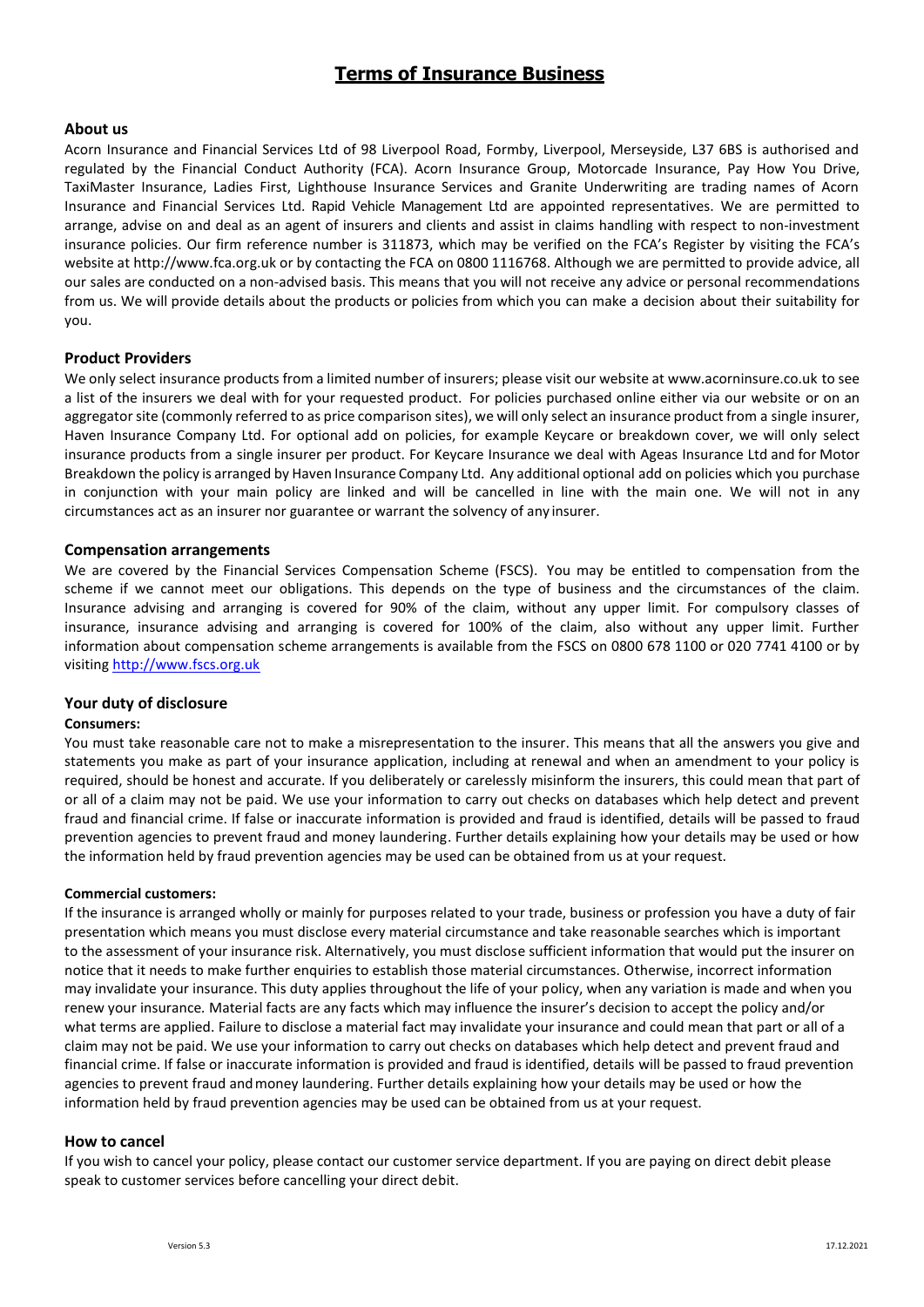# **Your Cancellation Rights Within 14 days**

If you are a consumer, and your policy is for a duration of 31 days or more, you have the right to cancel your policy within the "cooling off period" which is 14 days of when you purchase your policy, or when you receive your policy documents, whichever is the later. For a renewed policy, this is within 14 days of your renewal date. We consider Taxis, Commercial Vehicles and Motor Trade policies to be Commercial business and as a result no statutory right to cancel (cooling off period) applies.

Provided your policy is for a duration of 31 days or more and you have not incurred any claims during that period the insurer will pay a pro-rata refund of premium. In addition, we will keep an amount which reflects the administrative costs of arranging and cancelling the policy. Details of these amounts are given in our Fees and Charges below. Please refer to your policy summary or your policy document for further details.

If the refund provided by the insurer is insufficient to cover our charges you will be required to pay the balance to us.

# **After 14 days**

If you wish to cancel outside of the statutory cancellation period of 14 days (where this applies) provided you have not incurred any claims during the period you may receive a pro rata refund of premium. Please refer to your policy summary or your policy document for further details as some insurers may use a short-period cancellation scale for calculating refunds. In addition, we will also keep an amount that reflects the administrative costs of arranging and cancelling the policy (see our scale of charges below). If the refund provided by the insurer is insufficient to cover our charges you will be required to pay the balance to us.

Where applicable, all refunds will be processed to the same debit/credit card that was used to make payment on the policy. If you were paying for your premium on direct debit, any refund will be offset against any outstanding direct debit payments and any shortfall will become payable by you. If you are paying on direct debit, your insurer may pay your claim settlement to the finance house to discharge any sums owed to them.

If you have had any fault or open claims on our insurance policy there is no refund of premium so this means that you will be liable forthe full premium, even if you decide to cancelthe policy and/or your policy is cancelled for non-payment.

If you take out a new policy with us and make payment towards this new policy but have a previous policy with us that has an outstanding balance we reserve the right to transfer any money paid on the new policy to cover the debt outstanding on your previous policy. If you are a commercial customer, any rights to cancellation will be detailed in your policy.

# **Short Term Policy Cancellations**

In the event of cancellation of a policy which is issued for a period **of less than 6 months** there is no return premium from the insurer when outside the Cooling off period (if applicable), with the exception of a learner driver policy, subject to the insurer terms and conditions. Please refer to your policy documents for full details. This does not affect your statutory rights.

# **Pay Monthly Policy Cancellations**

You may cancel your pay monthly policy at any time during the calendar month, however there will be no refund of premium. If you wish to cancel your policy cancel we require notice 7 days' prior to your next payment due date to enable us to cancel your continuous payment authority, to avoid your insurance policy rolling over to the following calendar month. Please refer to your policy documents for full details. This does not affect your statutory rights.

# **Fees and Charges**

In addition to premiums charged by insurers we make the following charges. Such charges are non-refundable and detailed below:-

# **Arrangement Fees for setting up and renewing your policy (non-refundable) -**

Pay Monthly Car and Van Insurance Policies – new policies and renewals: £92.50 Temporary Car Insurance (Private Car) Policies up to 28 days: £5.00 Temporary Van Insurance (Commercial Vehicles) Policies up to 28 days: £5.00 7 Day Policies – new policies and renewals: £7.20 30 Day Policies - new policies and renewals: £15.50 30 Day Pending Conviction policy: £65.50 90 Day Policies - new policies and renewals: £40.00 6 Monthly Policies – new policies and renewals £55.00 Learner Driver Policy – new policies and renewals £15.00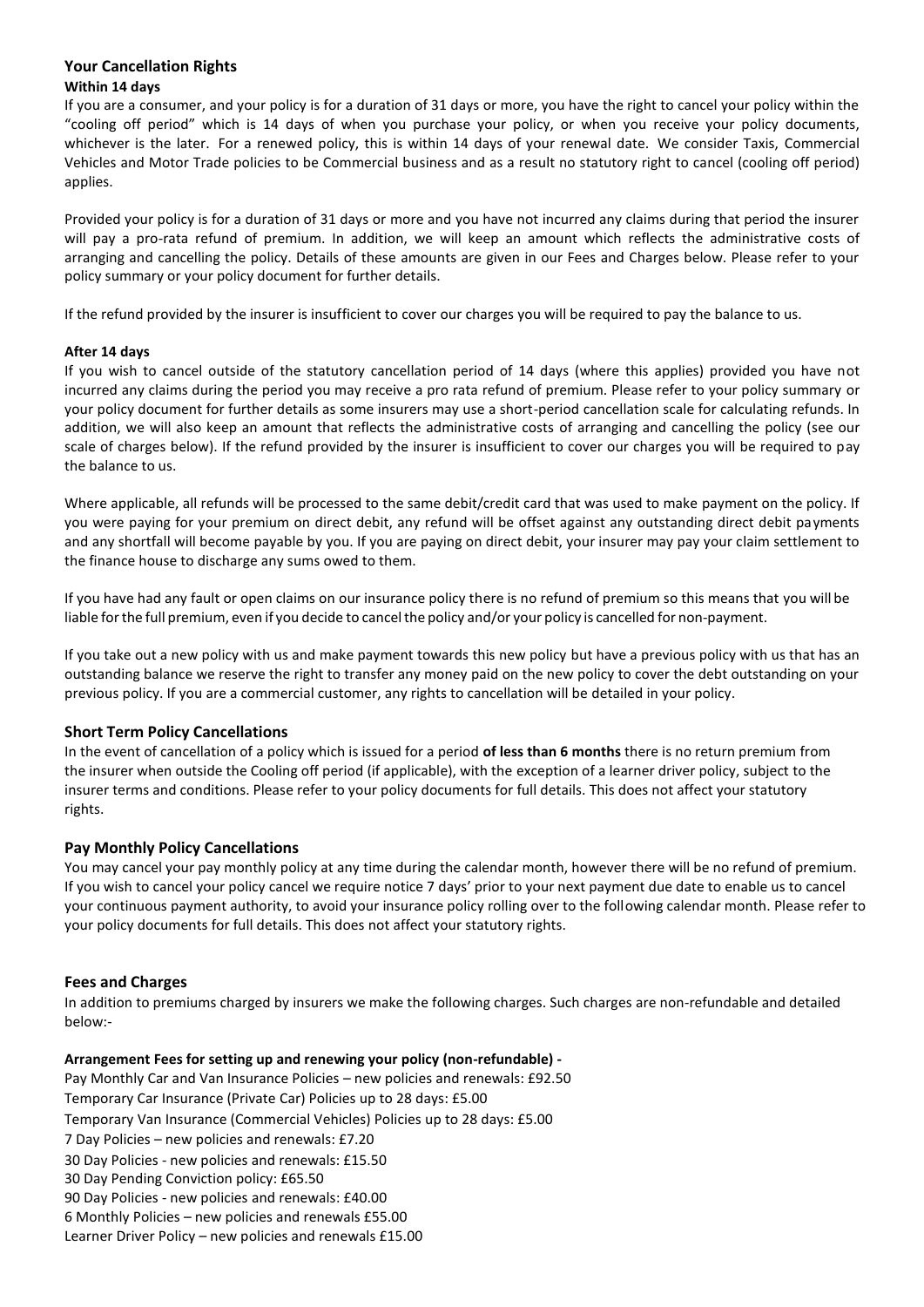Annual Motor Taxi Policies – new policies and renewals: £85.00 Annual Private Car, Telematics and Commercial Vehicle policies – new policies and renewals: £92.50. Annual Motor Trade Policies – new policies and renewals: £85.00 Household Policies – new policies and renewals: £10.00 Annual Fleet New Business and Renewals: £85.00 per vehicle

Please note these charges are non- refundable in the event of cancellation

#### **Amendment Fees -**

Mid-term motor adjustments - £25.00 Mid-term Household adjustments - £10.00 Mid-term adjustment Fleet - £85.00 pro-rata per vehicle.

#### **Cancellation Fees**

Cancellation of an annual motor private car policy within the 14 days - Nil Cancellation of an annual motor private car policy between 15-30 days - £50.00 Cancellation of an annual motor private car policy after 30 days - £100 Cancellation of annual taxi, commercial vehicle, fleet or motor trade policy - £100.00 Cancellation of an annual telematics policy - £250.00 Cancellation of an annual household policy within 14 days Nil Cancellation of an annual household policy after 14 days £50.00

If an annual policy is cancelled we will deduct the commission amount due from any refund. This is dependent upon the commission percentage we receive from each insurer. Prior to acceptance, charges payments and frequency of collection will be explained to you in full. No cover will be incepted until the agreed payment has been received. We accept payment in cash, cheque and most forms of credit and debit cards with the exception of Amex and Diners Club. Please note for cash transactions we may require two forms of ID.

# **Our earnings**

In return for placing business with insurers, underwriters and other product providers we normally receive a commission from them which is a percentage of the annual premium that you are charged with. You are entitled, at any time, to request information regarding any commission which we may have received as a result of placing your insurance business.

Please be assured that at no time will the way in which we are remunerated conflict with our responsibilities to meet your needs and treat you fairly.

# **Payment by Instalments**

We act as a credit broker, this means that we can arrange instalment facilities for you with a lender. The lender we will offer you is Granite Finance Ltd, a sister company of Acorn Insurance. We never a take a fee from customers for this credit broking service and any charges imposed by the lender will be explained in the Consumer Credit Agreement provided by them. This is a Credit Agreement between you and Granite Finance Ltd and is in effect a loan for the initial premium and/or renewal of your policy and this agreement should not be cancelled until this has been repaid in full to Granite Finance Ltd, even if the insurance is cancelled**. Funding your insurance premium in this way, will be more expensive compared to paying for your policy upfront, as this will include a rate of interest within your credit agreement.** 

Granite Finance Ltd will charge an administration fee of £25.00 if you fail to make your direct debits on the due date, so please ensure you are fully aware when your payments fall due and read through your finance documents carefully to understand the nature of any additional fees and charges which may be imposed by them.

If you fail to make your direct debits on the due date, you will be required to make a payment to Granite Finance Ltd directly using the following link: **[www.gfpaynow.com](http://www.gfpaynow.com/)** to avoid the cancellation of your credit agreement. Alternatively please use the automated payment service line on **0330 331 0022.**

If you fail to bring your account up to date, Granite Finance will cancel your credit agreement to avoid increasing the debt. As a consequence of cancellation to your credit agreement due to non-payment, your insurance policy will also be terminated.

When paying for your premium on direct debit, any refund will be offset against outstanding direct debit payments and any shortfall will become payable by you. In addition, your insurer may pay your claim settlement to the finance house to discharge any sums owed to them.

If you have had any fault or open claims on our insurance policy there is no refund of premium so this means that you will be liable forthe full premium, even if you decide to cancelthe policy and/or your policy is cancelled for non-payment.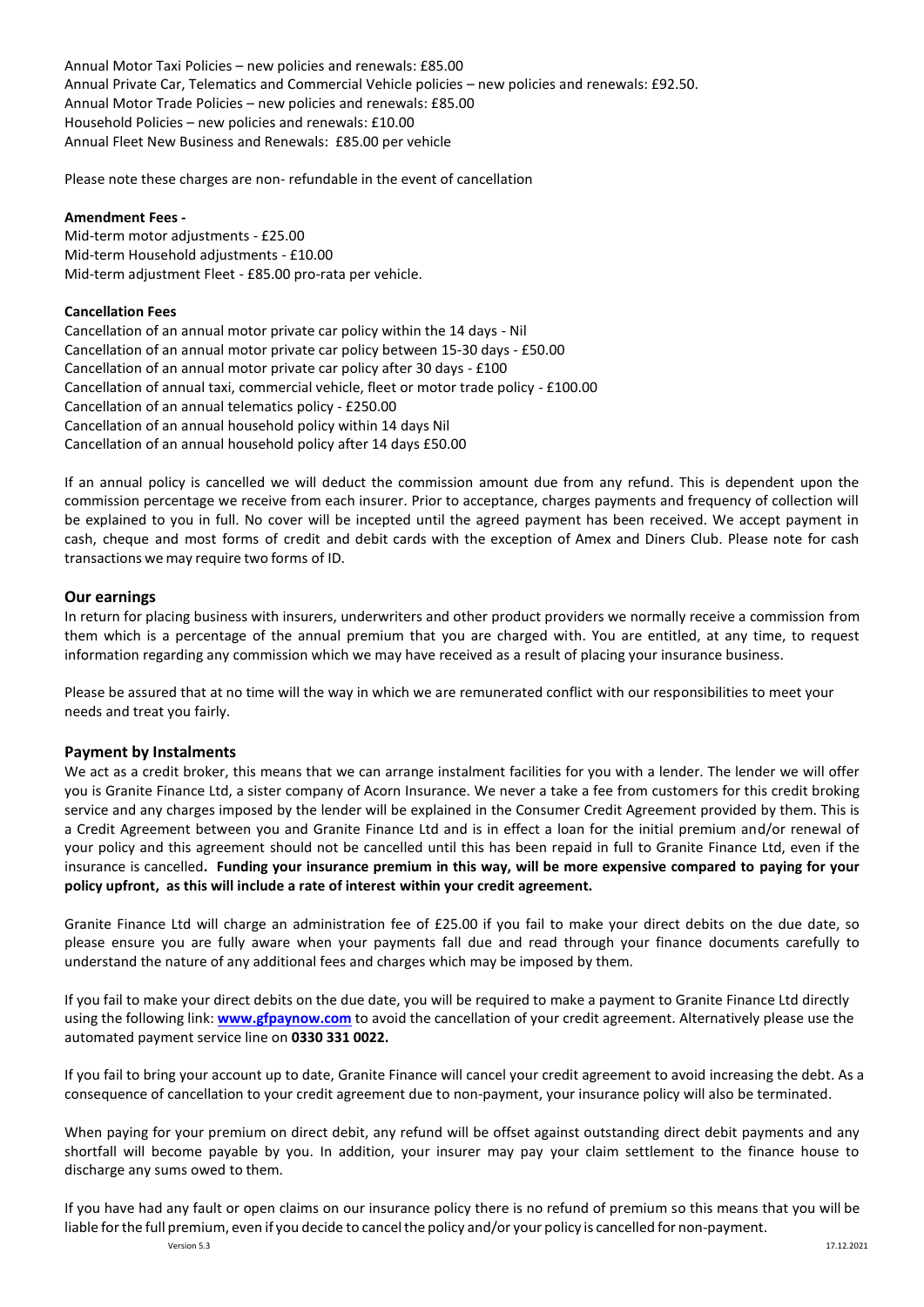# **Pay Monthly Policies**

In certain circumstances we may be able to offer you the option to split the cost of your annual policy over 12 monthly payments using our pay monthly option, you will not be charged interest. By choosing to pay for your annual policy monthly, you will be providing your consent for us to set up a Continuous Payment Authority with your bank or building society. We will only collect the amounts set out in your payment schedule.

If you fail to make any payments on their due dates, this will result in the cancellation of your insurance policy and a missed payment fee of £25.00. We will write to you and provide you with 7 days' notice prior to the cancellation of your policy. If you wish for your cover to remain in force you will be required to make the payment within those 7 days. If your policy is cancelled you will lose any entitlement to no claims bonus earned during the period you were on cover for, if you have not successfully completed a full years insurance policy.

# **Documents sent by email**

If you have agreed to receive your policy by email we will send all documentation, including certificate of insurance to the email address you have supplied to us. Please note your insurer has the right to cancel a policy by giving you seven days' notice which would be communicated by email. Please contact us if you change your email address.

# **Cancellation of automatic renewal**

Should you purchase a policy which is subject to an automatic renewal, you can at any time exercise your right to cancel your policy from automatically renewing, this can either be actioned at time of purchasing your policy or at any time during the policy term. You can do this by contacting us on 01704 339000 or by visiting **[www.acorninsure.co.uk](https://www.acorninsure.co.uk/)** and completing an Auto [Renewal opt](https://www.acorninsure.co.uk/auto-renewal-opt-out/) out form (located under the existing customer section).

# **Protecting your money**

Prior to your premium being forwarded to the insurer and for your protection, we hold your money as an agent of the insurer in an Insurer Trust Account. This means that it is regarded as having been received by the Insurer when placed in this account. We may need to transfer your money to another intermediary in some cases; where this happens it is still regarded as having been received the insurer when placed in the Trust Account. We also reserve the right to retain interest earned on this account. *By accepting this Terms of Insurance Business document, you are giving your consent for us to operate in this way.*

# **Protecting your information**

All personal data held about you will be collected, processed and stored securely in accordance with the Data Protection Legislation. When we refer to the **Data Protection Legislation**, we mean:

- the Data Protection Act 2018 ("the 2018 Act") and the United Kingdom General Data Protection Regulation ("UK GDPR") and any national implementing laws, regulations and secondary legislation, as amended or updated from time to time, in the UK;
- II. the General Data Protection Regulation EU 2016/679 ("GDPR") where applicable;
- III. the Privacy and Electronic Communications (EC Directive) Regulations 2003 ("PECR"); and
- IV. any applicable successor legislation.

We may share your personal data with legitimate third parties where the disclosure is made at your request; or to validate your insurance contract where the law requires us to; or where a mutual third party requires us to validate your insurance contract. Our regulators, for example, the FCA, may ask us to provide it with access to our customer records in order that it may carry out a review of our activities.

Some or all of the information you supply to us in connection with your insurance proposal may be passed to insurance and other companies for underwriting, claims and premium collection purposes. We and/or the insurers and/or credit providers may use publicly available information about you from a variety of sources, including credit reference agencies and other external organisations to verify your identity or creditworthiness*,* to avoid fraud, and to obtain beneficial quotes and payment options on your behalf. Each of these searches may appear on your credit report.

Under Data Protection Legislation, you have various privacy rights in respect of your personal data including the right to access and the right to find out about how your data is collected, used and stored. We have set out your rights and how we use your personal data in more detail in our Privacy Notice available on our website [www.acorninsure.co.uk.](http://www.acorninsure.co.uk/) If you have any questions about how we use your personal data, please contact our Data Protection Officer at [dataprotection@acorninsure.com](mailto:dataprotection@acorninsure.com)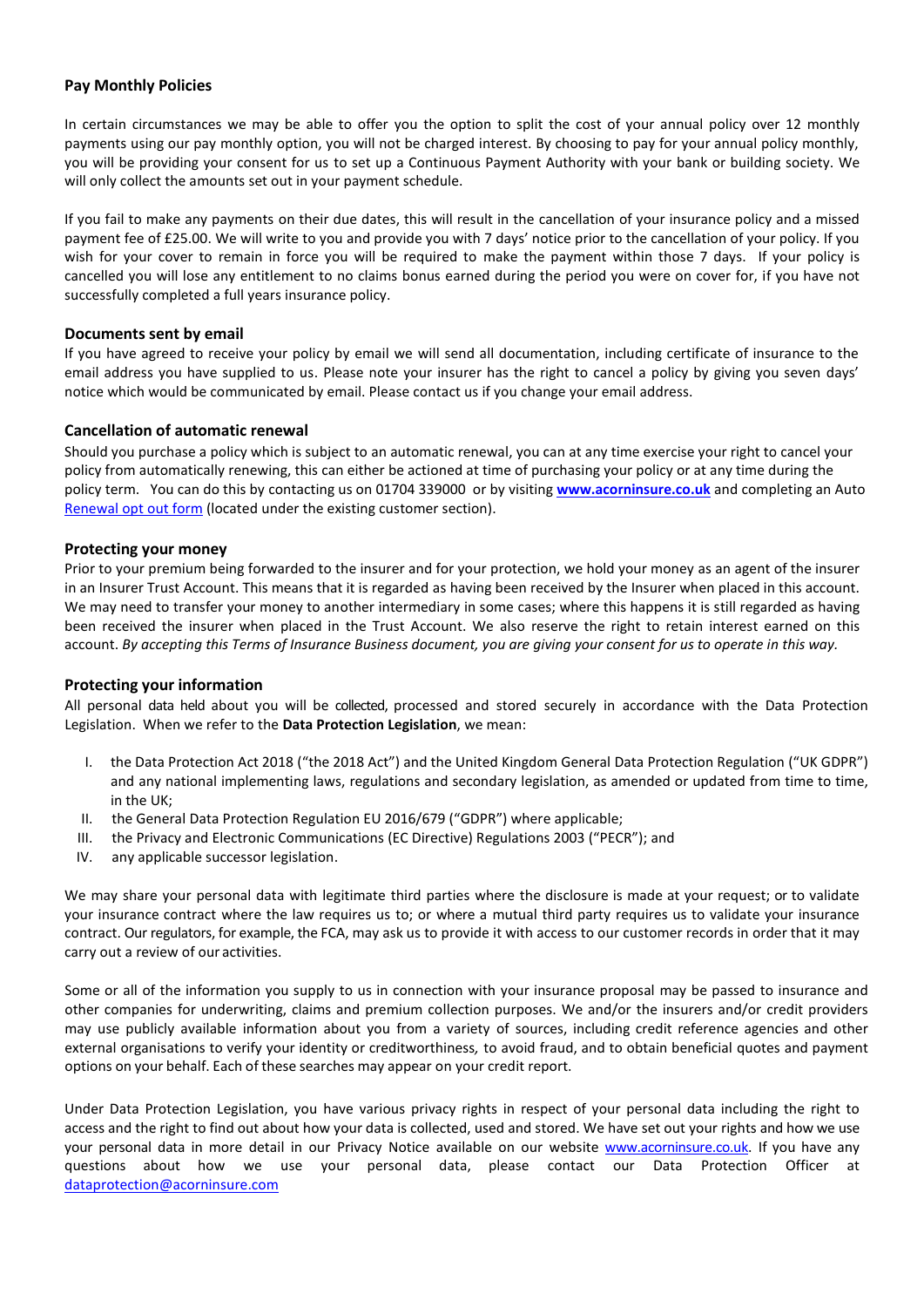# **How to Claim**

Please refer to your policy summary or your policy document if you need to notify a claim. You should contact the insurer within 24 hours using the contact details provided. Failure to report any accident within 24 hours may result in an increased excess being applied by your Insurer for a late report. If you are a Haven Policy Holder, a late reporting excess of £500 may apply if you do not report your claim within 24 hours. If in doubt about whom you should contact, please contact us on 01704-270027.

# **Awareness of Policy Terms**

All of our policies are underwritten by leading insurers please visit our website a[t http://www.acorninsure.co.uk/links/policy](http://www.acorninsure.co.uk/links/policy-documents)[documents](http://www.acorninsure.co.uk/links/policy-documents) where you can obtain policy wordings, and find out more information about the companies that we use and the services that we offer. You are strongly advised to read your policy wordings carefully, as it is that document, the Schedule of cover and any Certificate of Insurance which forms the basis of the Contract of Insurance you enter into. If you are in any doubt over the policy terms and conditions, please contact us promptly. The insurer's policy wordings provide important details about your policy. Please refer to your policy wordings which are available on our website but if you prefer for us to download your policy wordings then please call to request.

# **Policy validation**

To ensure that the policy's we provide are appropriate to your needs and provide the correct cover, as well as preventing fraud we are required to validate the information you have provided to us. To do this we will contact you to confirm your details and collect any necessary information to assist in the validation process. By validating your Insurance Underwriting details, we are reducing the risk of incorrect information forming the basis of your insurance contract and future claims not being indemnified due to this incorrect information.

We will validate your information initially by checking a number of databases such as Claims and Underwriting Exchange, will need some further details from yourself such as your Driving Licence details and DVLA share code. Which can be sent to us at [www.acorninsure.co.uk/documentation-upload/](http://www.acorninsure.co.uk/documentation-upload/)

We will also ask for a copy of your No Claims Bonus (where applicable) which will need to be sent to us within 30 days of the request to prevent any additional premium becoming payable. If supporting documentation is not received, we reserve the right to cancel the policy or charge an increased premium. We may also cancel or void the policy if a serious misrepresentation or act of fraud is detected, but only if the policyholder has acted deliberately or carelessly in not telling us the truthful information required to validate the insurance application.

# **Webpay and Tonepay Facility**

Please note for our short term 7 day or 30 day taxi policies you may be able to use our Tonepay or Webpay facility to purchase another short-term new business policy subject to no changes, we are unable to guarantee the services as they operate on several software's which are not within our control and we cannot be held responsible for non-receipt of policy documents utilising these services. Should you wish to utilise these systems please do so in advance of your last policy expiring to ensure you have time to check receipt of your documents and to call us during our opening hours if these are not received.

# **Complaints**

It is our intention to provide a high level of service at all times. However, we recognise that things can go wrong occasionally and if this occurs, we are committed to resolving matters promptly and fairly. If you wish to register a complaint first please contact us, we will try to put things right immediately. You can complain by letter at the above address, telephone 01704 270027 or email at [complaints@acorninsure.com.](mailto:complaints@acorninsure.com) In all cases, please quote your policy number or other reference we have given you. If you cannot settle your complaint with us you may be entitled to refer the matter subsequently to the Financial Ombudsman Service free of charge. You can contact the Financial Ombudsman Service by telephoning 0800 0234567 and further information is available at [http://www.financial-ombudsman.org.uk/.](http://www.financial-ombudsman.org.uk/) If you do decide to refer any matter to the Financial Ombudsman Service your legal rights will not be affected. We will provide a summary of our complaints handling procedures should you make a complaint which we cannot resolve informally and at any other time, upon your request.

# **Conflicts of Interest / customers best interests**

Asinsurance brokers we generally act as your agent in arranging your insurance and assisting you in the event of a claim; we will always act honestly, fairly and professionally ensuring your best interests are our priority. In certain circumstances we may act for insurers and/or other parties. Where we become aware of any actual or potential conflict of interest with our duty to you, we will inform you of the situation, the options available to you and obtain your consent before we proceed.

Directors of Acorn Insurance are shareholders in Haven Insurance, an Insurer used by Acorn to place your business. Acorn Insurance is owned by a holding company which also owns Haven Insurance. Acorn Insurance has procedures in place to ensure that Haven Insurance is used only where it is appropriate and in the best interests of the customer.